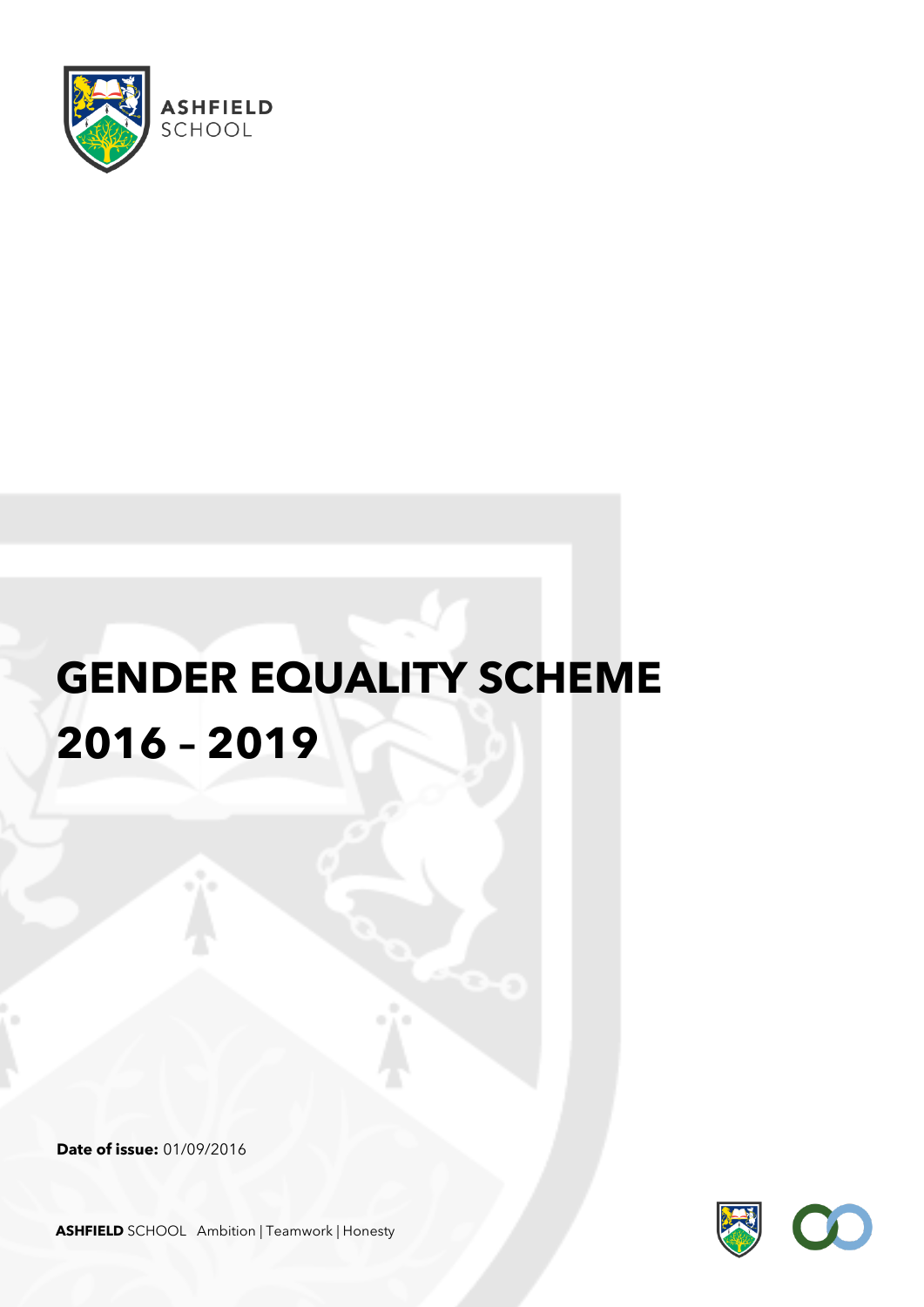## **Mission Statement**

At ASHFIELD School we are committed to ensuring equality of education and opportunity for staff, students and all those receiving services from the school, irrespective of gender. Our vision is to support and challenge all learners to fulfil their potential now and in the future the achievements of all students will be monitored on the basis of gender and we will use this data to raise standards and ensure inclusive teaching. We will aim to provide our students with a firm foundation which will enable them to fulfil their potential, regardless of gender or stereotypes. We will seek to eliminate unlawful discrimination against pupils and staff by adhering to our duties as an employer under the legislation. At ASHFIELD School we believe that diversity is a strength, which should be respected and celebrated by all those who learn, teach and visit here.

## **Our Staff and Governors**

#### **We aim to ensure that:**

✓ Information is collected with reference to gender with regards to students, parents and staff to improve our provision.

 $\checkmark$  Student achievement is monitored by gender to track any trends or patterns in the data that may require additional action.

✓ Students of both sexes are encouraged to participate in College life and that this is evident through representation in college events, assemblies and the College/Sports councils.

✓ Students of both sexes are given the same opportunities to participate in physical activity, both in and outside of school hours.

 $\checkmark$  Bullying and harassment of students is monitored and the information is used to make a difference.

✓ Stereotypes in terms of gender are actively challenged in both the class-room environment and in the playground.

✓ Students are encouraged to consider career paths/occupations regardless of traditional gender stereotypes.

 $\checkmark$  Parents of both sexes are encouraged to participate in their child's education e.g. attending parents' evenings, taking up parent/ family revision workshops, Career/Option Evenings, Basic Skills Evening, Prizes and Awards.

✓ Our Governing Body is representative of the students, staff and local community that they serve.

#### **Employer duties**

As an employer we need to ensure that we strive towards elimination of discrimination and harassment and actively promote gender equality within our workforce.

✓ Gender aspects need to be considered when appointing staff and particularly when allocating Teaching and Learning Responsibilities (TLR) or re-evaluating staff structures, to ensure decisions are free of discrimination.

✓ Bullying and harassment of staff is monitored and the information is used to make a difference

In line with LA Policy we abide by equality law and procedure in terms of:

- Recruitment
- Managing flexible working
- Managing parental and carers leave
- Managing pregnancy and return from maternity leave
- Sexual and sexist harassment
- Transsexual staff
- Grievance and disciplinary procedures
- Equal Pay
- Work based training opportunities

**ASHFILED** SCHOOL Ambition | Teamwork | Honesty

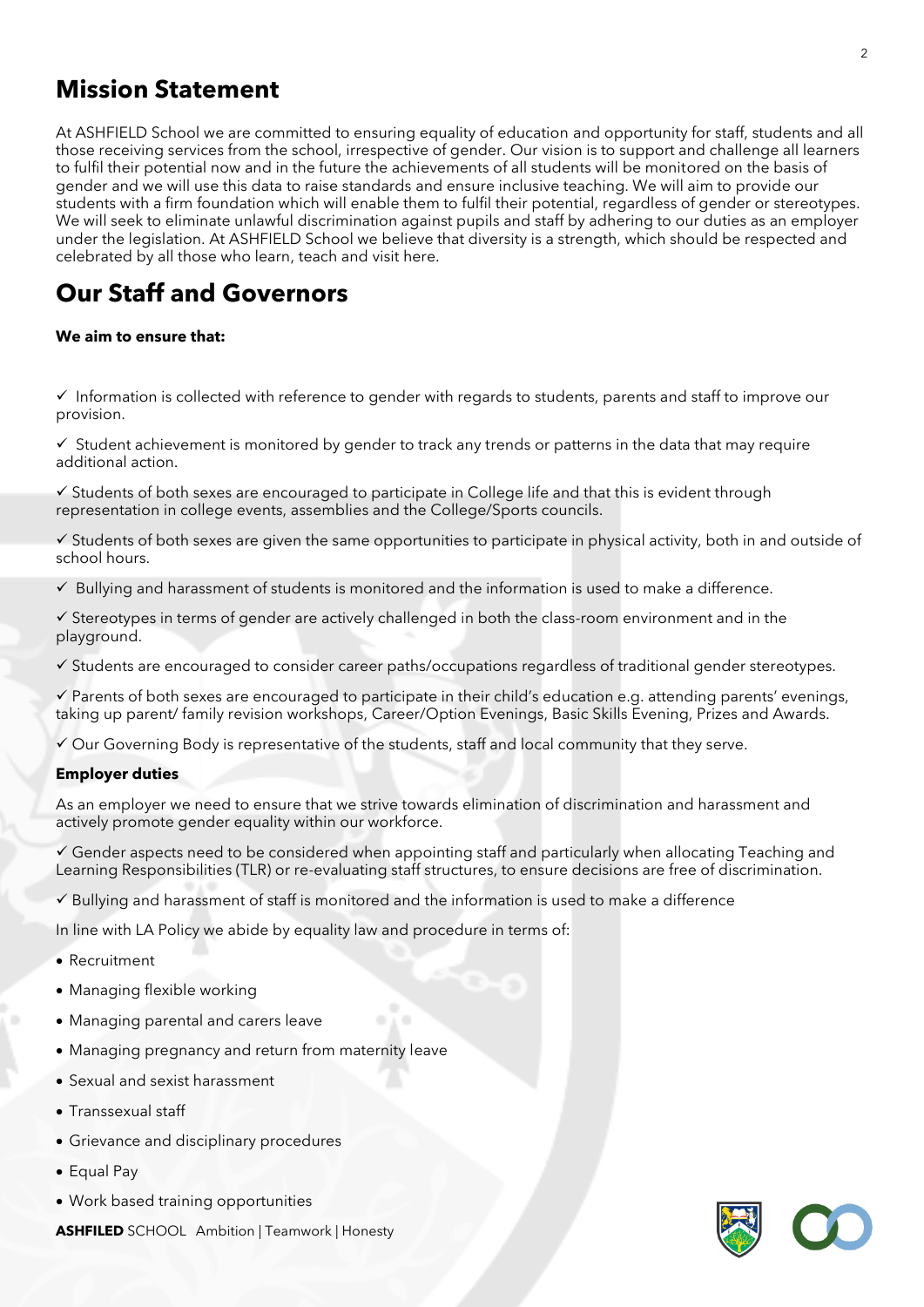# **The Gender Equality Duty (GED)**

#### **What is it?**

The Government has introduced the Equality Act 2006 with the purpose of ensuring that people are treated fairly and equally (i.e. are not subject to discrimination). Within this Act a Gender Equality Duty was established for the public sector. The new legal Duty places a requirement on public bodies to be proactive and to promote gender equality within their service delivery and employment. It is recognised that public authorities can make an enormous contribution towards removing the barriers to equal opportunities that exist in society.

The legislation outlines both a General Duty and Specific Duties.

## **The General Duty**

The General Duty requires that every public authority in carrying out its functions should:

- Eliminate unlawful discrimination and harassment, taking active steps to comply with both the Sex Discrimination Act and the Equal Pay Act
- Take active steps to promote equality of opportunity between men and women when carrying out their functions and activities

### **The Specific Duties**

In addition, public bodies are required to comply with the Specific Duties which are:

- To produce and publish a Gender Equality Scheme (GES) identifying Gender Equality goals and actions to meet those goals
- To consult with employees and stakeholders in the development of the GES
- To monitor and review progress. The scheme will need to be reviewed every three years
- To publish an annual report on progress with the Action Plan
- To conduct and publish gender impact assessments of all legislation and major policy developments and publish their criteria for conducting such assessments

The act also makes provisions on prohibiting discrimination on the grounds of sexual orientation in employment and the provision of goods, services, facilities, education, use and disposal of premises and the exercise of public functions.

### **Equality Impact Assessment**

Under the GED, there is a specific duty (as is also required for Race and Disability Equality) to ensure that current and future policies and practices do not discriminate against either sex, or maintain or lead to gender inequality.

To meet the Duty it is essential that gender impact assessments are undertaken and published for all policy developments and that the criteria for conducting such assessments are published. Therefore, when we revisit all polices we will need to:

- Identify the aims of the policy or practice
- Collect evidence on the impact of policies on both sexes
- When new policies are being developed, assess their likely consequences for both sexes
- Alter or amend proposed policies so that they promote gender equality and eliminate discrimination
- Resource those changes appropriately

#### **Monitoring**

Monitoring is necessary in order to identify that no adverse impact has taken place as a result of the implementation of a policy.

To meet the Gender Equality Duty, it is essential that aspects of school life are monitored to identify whether there is an adverse impact on children and young people. The following should be monitored:



**ASHFILED** SCHOOL Ambition | Teamwork | Honesty